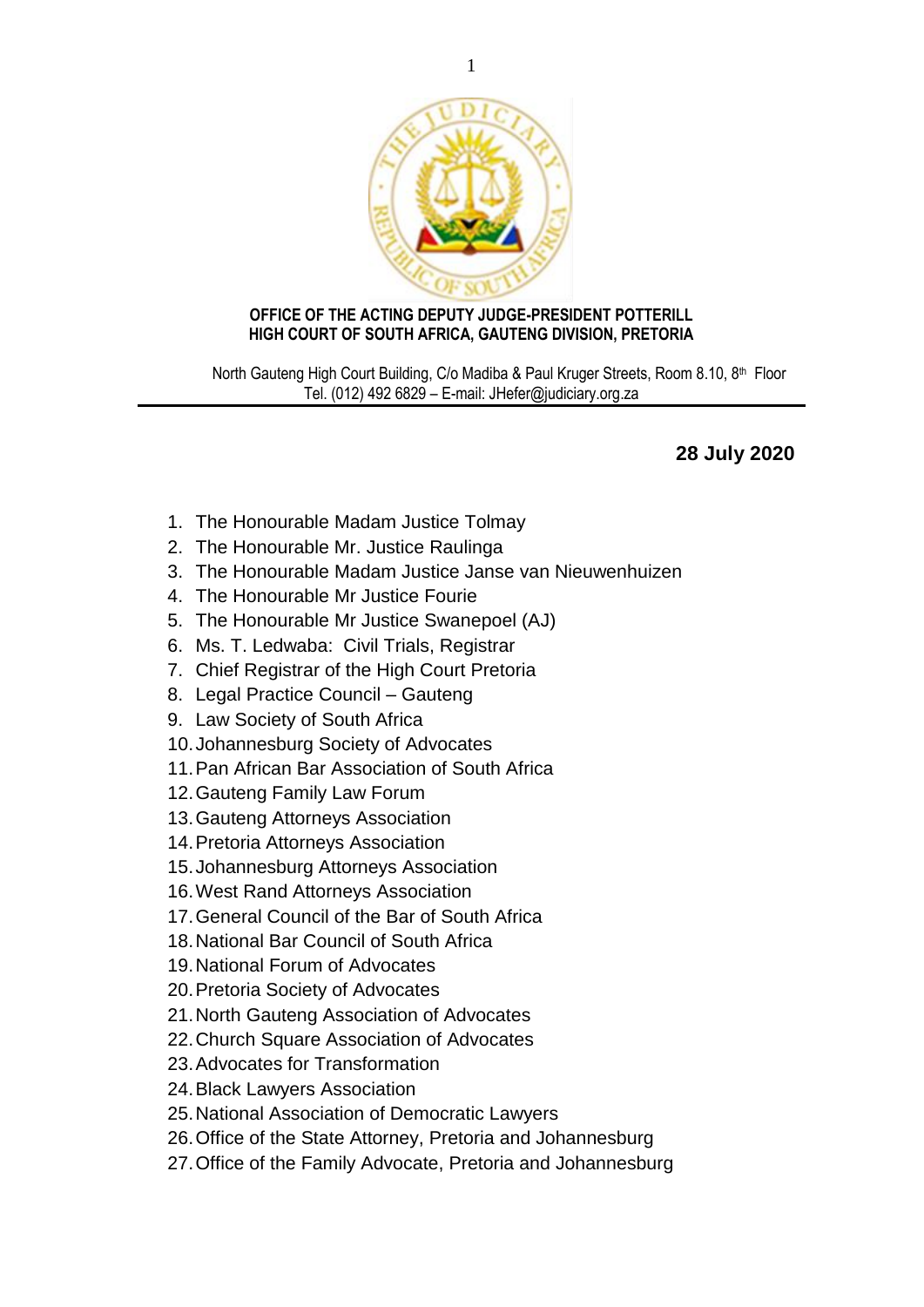28.Legal Aid South Africa 29.Gauteng Society of Advocates

Dear Judge/Sir/Madam

## **CIVIL TRIAL ROLL – 27 JULY 2020 - ALLOCATIONS PART 3**

The Acting Deputy Judge-President has allocated the following matters on the distributed civil trial roll of *27 July 2020* as follows:

| <b>No</b><br>on | Case No  | Case Name                                                          | Judge to whom matter                          | Contact e-mail<br>address<br>of |
|-----------------|----------|--------------------------------------------------------------------|-----------------------------------------------|---------------------------------|
| roll            |          |                                                                    | is allocated                                  | Judge's Secretary               |
| 21              | 40533/18 | A VAN TONDER<br><b>VS RAF</b>                                      | <b>TOLMAY J</b>                               | KErlank@judiciary.org.za        |
| 22              | 8989/18  | <b>M NGWENYA VS</b><br><b>RAF</b>                                  | <b>TOLMAY J</b>                               | KErlank@judiciary.org.za        |
| 23              | 85959/17 | <b>ROBISON</b><br>M<br><b>TAFITA VS RAF</b>                        | <b>TOLMAY J</b>                               | KErlank@judiciary.org.za        |
| 24              | 32471/12 | <b>KOOS</b><br><b>SHABANGU</b><br><b>VS</b><br><b>RAF</b>          | <b>TOLMAY J</b>                               | KErlank@judiciary.org.za        |
| 25              | 54080/17 | <b>SIDU</b><br>$\overline{\mathsf{VS}}$<br><b>MB</b><br><b>RAF</b> | <b>RAULINGA J</b>                             | MShongwe@judiciary.org.za       |
| 26              | 66531/19 | T<br>PHANDAVHUDZI<br><b>VS RAF</b>                                 | <b>RAULINGA J</b>                             | MShongwe@judiciary.org.za       |
| 27              | 16467/19 | AM<br><b>MASANGU</b><br><b>VS RAF</b>                              | <b>JANSE</b><br><b>VAN</b><br>NIEUWENHUIZEN J | ERaffant@judiciary.org.za       |
| 28              | 8357/17  | <b>MAHLATSE</b><br>W<br><b>RAPHALO</b><br><b>VS</b><br><b>RAF</b>  | <b>JANSE</b><br><b>VAN</b><br>NIEUWENHUIZEN J | ERaffant@judiciary.org.za       |
| 29              | 65329/17 | <b>ANNA NKOSI VS</b><br><b>RAF</b>                                 | <b>JANSE</b><br>VAN<br>NIEUWENHUIZEN J        | ERaffant@judiciary.org.za       |
| 30              | 76202/18 | <b>NHLEKO</b><br>J                                                 | <b>JANSE</b><br><b>VAN</b>                    | ERaffant@judiciary.org.za       |